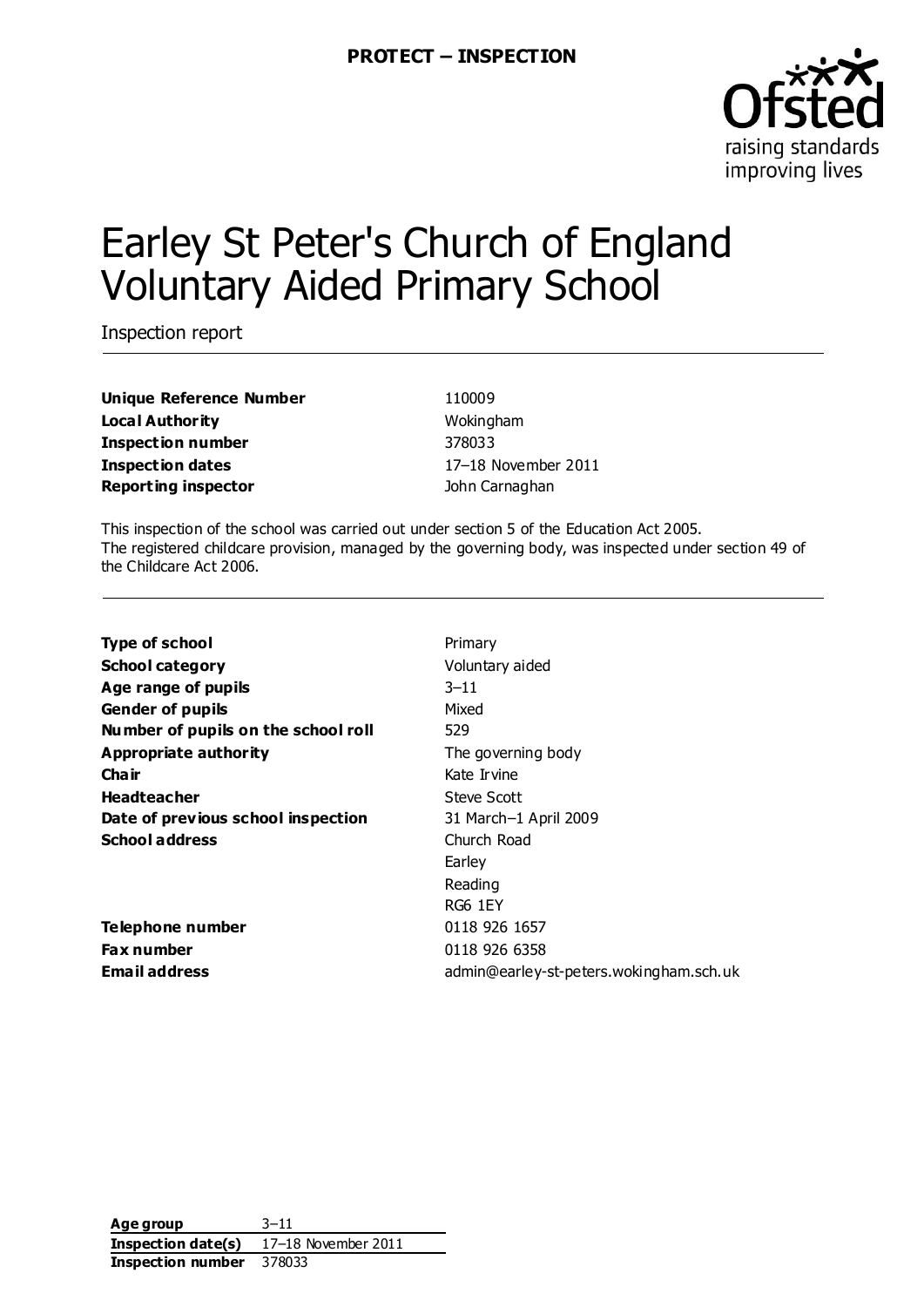The Office for Standards in Education, Children's Services and Skills (Ofsted) regulates and inspects to achieve excellence in the care of children and young people, and in education and skills for learners of all ages. It regulates and inspects childcare and children's social care, and inspects the Children and Family Court Advisory Support Service (Cafcass), schools, colleges, initial teacher training, work-based learning and skills training, adult and community learning, and education and training in prisons and other secure establishments. It assesses council children's services, and inspects services for looked after children, safeguarding and child protection.

Further copies of this report are obtainable from the school. Under the Education Act 2005, the school must provide a copy of this report free of charge to certain categories of people. A charge not exceeding the full cost of reproduction may be made for any other copies supplied.

If you would like a copy of this document in a different format, such as large print or Braille, please telephone 0300 123 4234, or email enquiries@ofsted.gov.uk.

You may copy all or parts of this document for non-commercial educational purposes, as long as you give details of the source and date of publication and do not alter the information in any way.

To receive regular email alerts about new publications, including survey reports and school inspection reports, please visit our website and go to 'Subscribe'.

Piccadilly Gate Store St **Manchester** M1 2WD

T: 0300 123 4234 Textphone: 0161 618 8524 E: enquiries@ofsted.gov.uk W: www.ofsted.gov.uk

**Ofsted** 

© Crown copyright 2011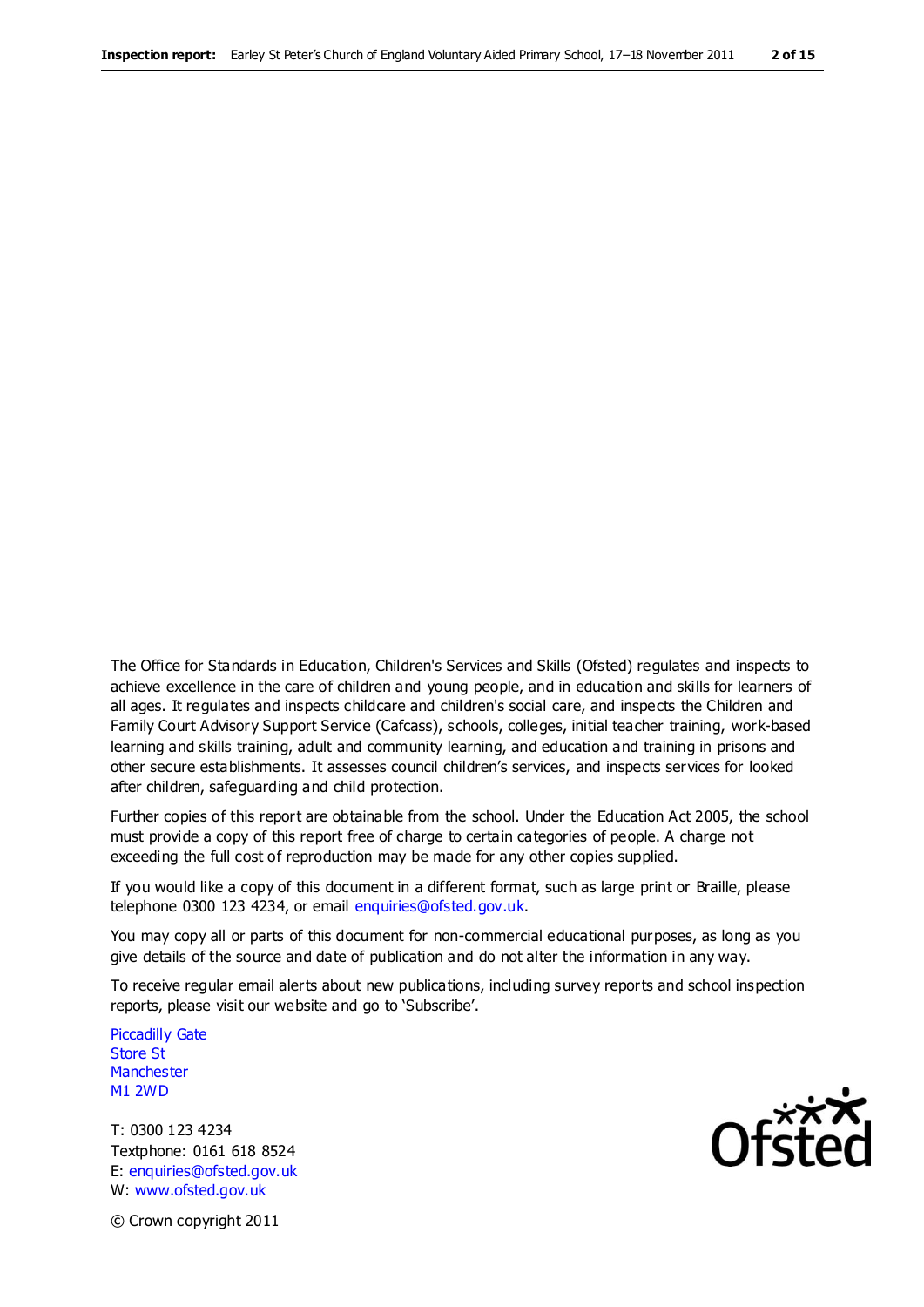## **Introduction**

This inspection was carried out by four additional inspectors. They observed 19 lessons taught by 17 teachers and held meetings with pupils, staff, members of the governing body and parents and carers. They observed the school's work and looked at its policies, assessments, documents and questionnaires completed by pupils, staff and 137 parents and carers.

The inspection team reviewed many aspects of the school's work. It looked in detail at a number of key areas.

- How far does the performance of current pupils confirm that the rise in progress and attainment evident in 2011 national tests has been sustained?
- How well has the school closed the gaps in performance between different groups of pupils, especially between girls and boys, between pupils of Pakistani heritage and their peers, and the disparity in attainment between mathematics and English?
- How far does information about attainment in the Early Years Foundation Stage and the main school indicate good achievement across the school?

# **Information about the school**

Earley St Peter's Church of England Voluntary Aided School is much larger than the average-sized primary school. The proportion of pupils known to be eligible for free school meals is below average. Approximately half of the pupils are from minority ethnic groups, which is well above average; the proportion of pupils learning English as an additional language is also above average. The largest minority ethnic group of pupils is of Pakistani origin. The school has a slightly above-average proportion of pupils with special educational needs and/or disabilities; the largest group of these has specific learning difficulties. The Early Years Foundation Stage comprises a Nursery and three Reception classes. The school includes a before-school breakfast club managed by the governing body.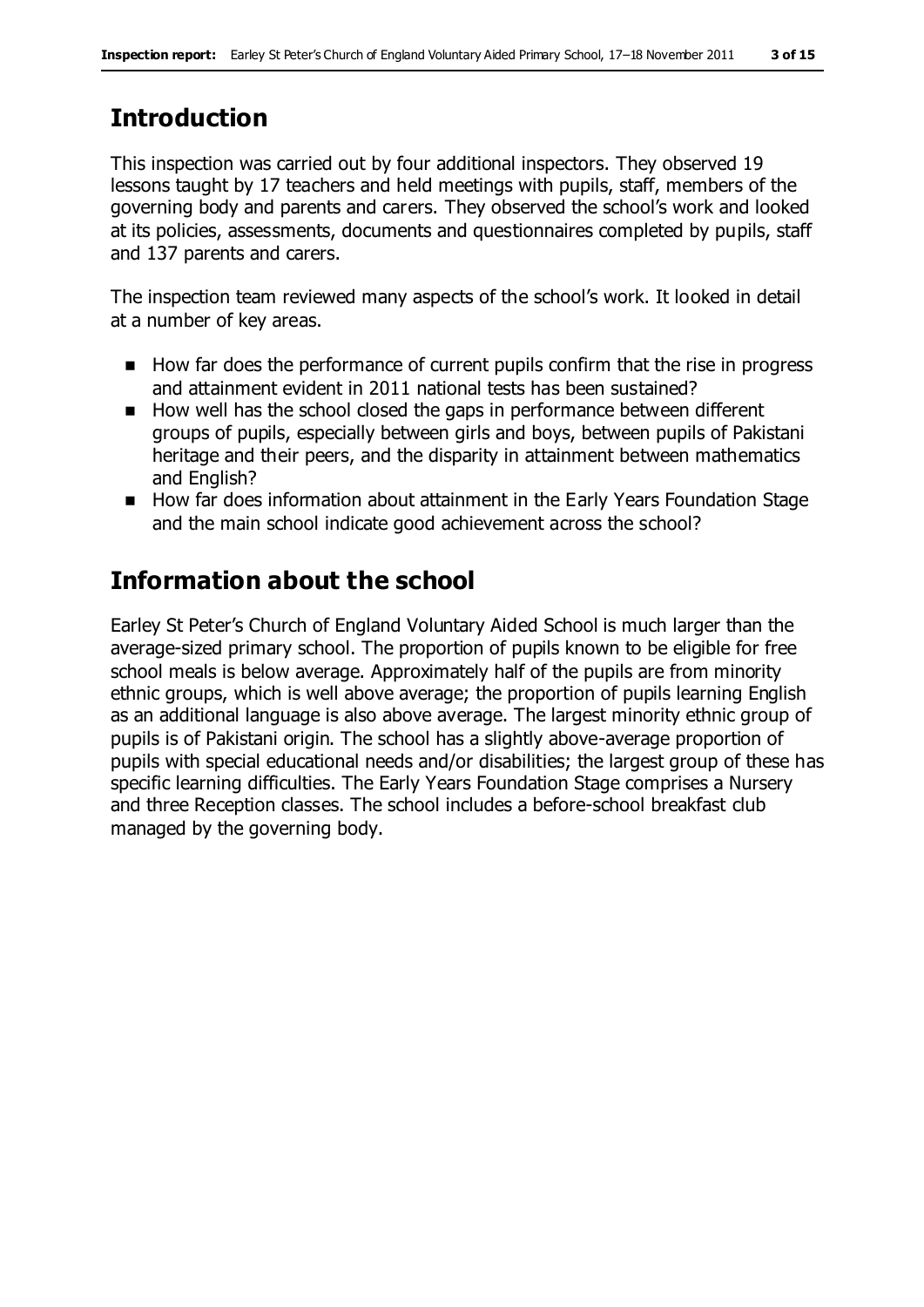## **Inspection judgements**

| Overall effectiveness: how good is the school?  |  |  |
|-------------------------------------------------|--|--|
| The school's capacity for sustained improvement |  |  |

### **Main findings**

Earley St Peter's Church of England Voluntary Aided school is satisfactory. It has some good features; pupils are happy here and their personal development is good. Excellent relationships, tolerance and good behaviour point to pupils' outstanding spiritual, moral, social and cultural development. They embrace the school's cultural diversity and abhor racism, reporting that it is unknown in the school. They resolve any disputes with maturity and common sense. Pupils enjoy the numerous opportunities offered to interact with other faiths and cultures and think deeply about their experiences, for example, after their visit to a local Hindu temple.

Children make a satisfactory start to their schooling in the Early Years Foundation Stage; they develop good classroom routines and learn how to behave well. However, activities do not always develop their abilities fully because staff do not plan or focus on skills development sufficiently or use assessment information well to ensure that work meets children's needs.

Pupils' attainment at the end of Year 6 is broadly average. Given their starting points, this represents satisfactory achievement for all groups of pupils, including those of Pakistani heritage. Support for those with special educational needs and/or disabilities and those learning English as an additional language is adequate and these pupils' achievement is also satisfactory.

Teaching and learning are satisfactory but inconsistent in quality. Some lessons are lively and engage pupils' enthusiasm. However, some others are poorly planned, heavily teacher-led and offer too few opportunities for pupils to learn independently. As a result, the pace of learning can be too slow. The good curriculum provides pupils with interesting learning opportunities and strongly promotes their personal development. Pupils value the school community and appreciate the good care they receive. Parents and carers support this view, one typically writing: 'Wonderful pastoral care. A stimulating, happy environment, which my children really enjoy.' Pupils appreciate the opportunities to make their views heard in the lively school council. Older ones are happy taking on responsibilities for younger pupils as peer mediators or helpers in the Early Years Foundation Stage.

The school has focused on addressing areas of weakness and has started to close gaps in pupils' attainment and progress. Leaders' and managers' actions to promote better teaching have been less effective recently, so teaching remains satisfactory. Accurate self-evaluation has led to more focused school plans and a more rigorous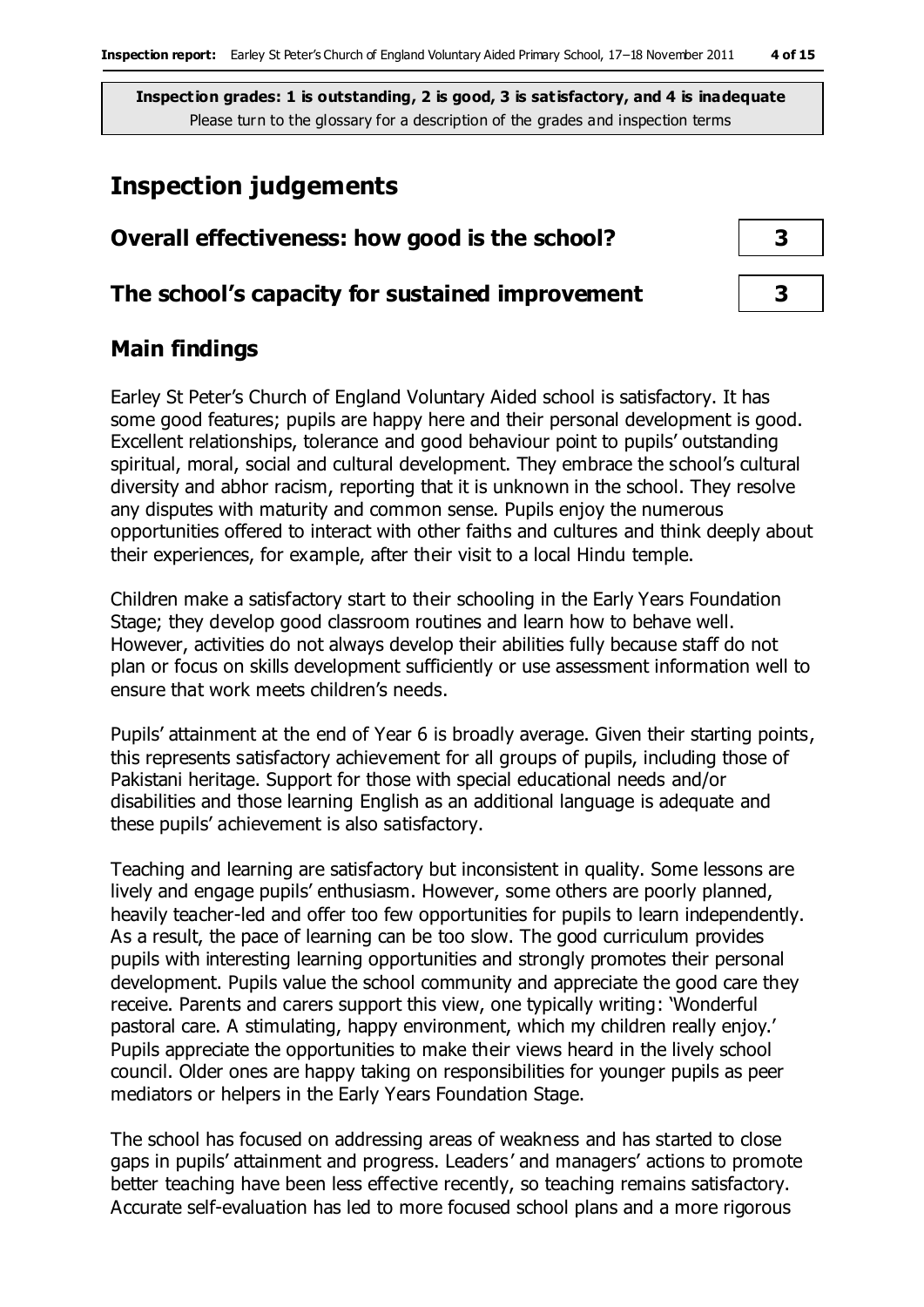use of assessment data, but this is only just starting to have a significant impact on progress. Future plans are now embedded sufficiently to promote continuing improvement. The school's capacity for sustained improvement is satisfactory.

Up to 40% of schools whose overall effectiveness is judged satisfactory may receive a monitoring visit by an Ofsted inspector before their next section 5 inspection.

#### **What does the school need to do to improve further?**

- By July 2012, raise achievement by increasing the proportion of good and better teaching by:
	- ensuring lesson plans have a stronger focus on pupils' learning rather than teachers' actions, and that the use of assessment information results in work that matches pupils' different needs
	- limiting the time that teachers talk in lessons so that there are more opportunities for pupils to learn independently and collaboratively
	- enforcing tight deadlines so that lessons run at a good pace
	- implementing more systematic monitoring of teaching and learning to eliminate weaknesses and promote best practice.
- By July 2012, improve progress in the Early Years Foundation Stage by:
	- ensuring all adults adopt a greater focus on children's learning and  $\qquad \qquad$ development
	- providing increased opportunities for children to develop their skills through active learning
	- embedding recent changes to assessment procedures to promote better planning and learning in the future.

## **Outcomes for individuals and groups of pupils 3**

Pupils' attainment improved in 2011 but the picture over time is inconsistent and attainment remains broadly average. Attainment and the progress made in mathematics have remained below that in English for some years, but more focused efforts, such as the widespread introduction of setting in mathematics, have begun to close the gap. Boys' attainment is lower than that of girls. A strong emphasis on addressing this disparity has resulted in changes to teaching methods and modifications to the curriculum, with the result that this gap is also reducing. The achievement of all groups of pupils is satisfactory.

Progress is not yet good because the teaching in too many lessons is no better than satisfactory. Most pupils work hard, even when lessons are less stimulating. School assessment evidence correctly indicates that pupils with special educational needs and/or disabilities and those who speak English as an additional language make similar progress to their peers; this is because their needs are well known and they receive satisfactory support. Learning in lessons is largely satisfactory but some the lack of pace and drive in some lessons is a limitation. A Key Stage 1 mathematics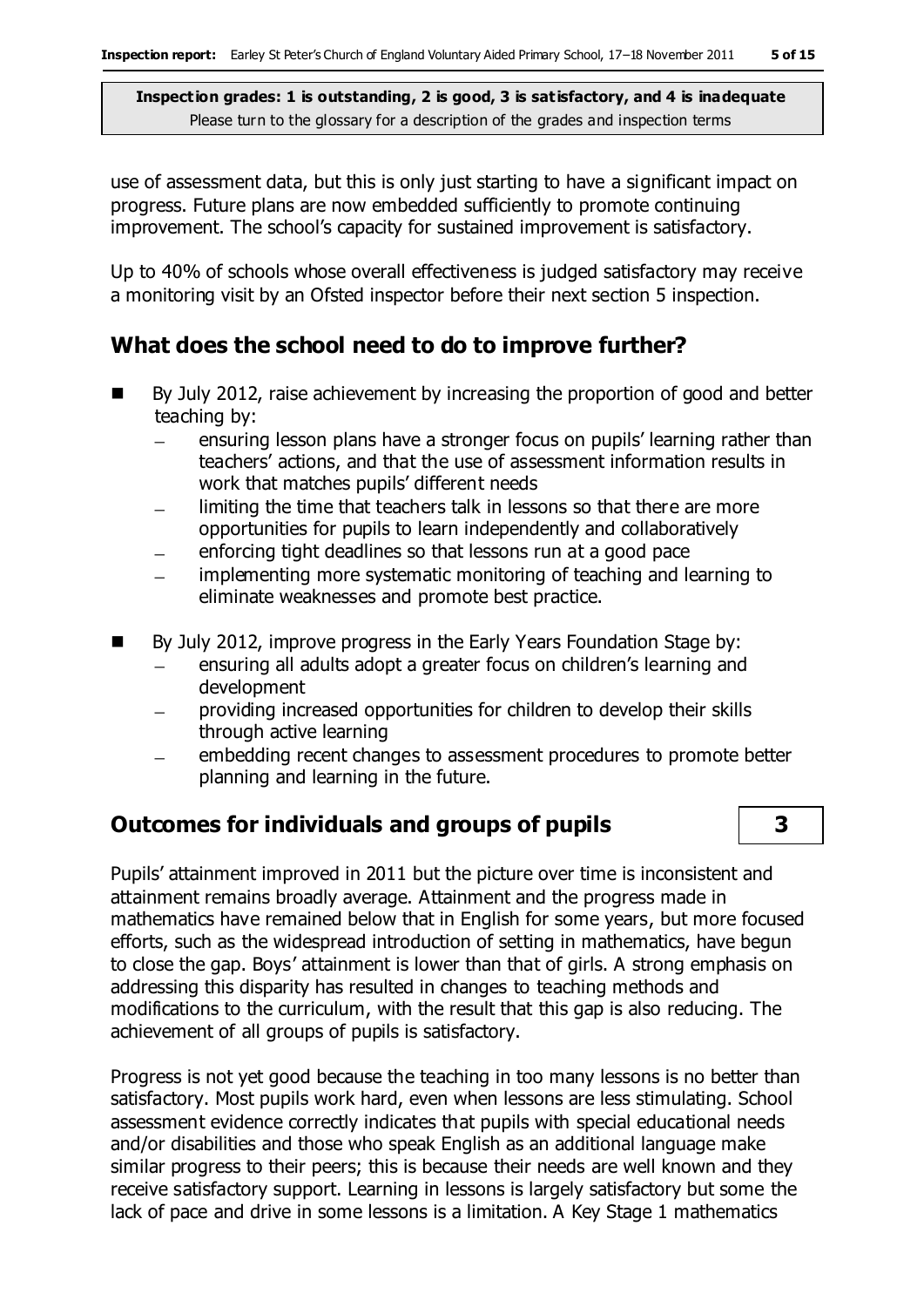lesson was typical in that the teacher talked for too long so the pace of learning was slow and there were too few opportunities for pupils to work independently.

Good behaviour is the norm and this contributes to the pleasant atmosphere in lessons and around the school. Pupils enjoy learning and school life as a whole; they are well briefed on how to stay safe inside and outside the school, for example, when on the internet and the busy local roads. They also show a good understanding of how to grow into healthy adults, appreciating the nutritious school lunches and widely participating in the good after-school sporting opportunities. Concerted efforts have meant that attendance is steadily improving and is now average. Pupils' application of their average basic skills makes a satisfactory contribution to their future economic well-being.

These are the grades for pupils' outcomes

| Pupils' achievement and the extent to which they enjoy their learning                                                     |                         |
|---------------------------------------------------------------------------------------------------------------------------|-------------------------|
| Taking into account:                                                                                                      |                         |
| Pupils' attainment <sup>1</sup>                                                                                           | 3                       |
| The quality of pupils' learning and their progress                                                                        | 3                       |
| The quality of learning for pupils with special educational needs and/or disabilities<br>and their progress               | 3                       |
| The extent to which pupils feel safe                                                                                      | $\overline{2}$          |
| Pupils' behaviour                                                                                                         | $\overline{\mathbf{2}}$ |
| The extent to which pupils adopt healthy lifestyles                                                                       | $\overline{\mathbf{2}}$ |
| The extent to which pupils contribute to the school and wider community                                                   | $\overline{\mathbf{2}}$ |
| The extent to which pupils develop workplace and other skills that will<br>contribute to their future economic well-being | 3                       |
| Taking into account:                                                                                                      |                         |
| Pupils' attendance <sup>1</sup>                                                                                           | 3                       |
| The extent of pupils' spiritual, moral, social and cultural development                                                   |                         |

#### **How effective is the provision?**

 $\overline{a}$ 

Teaching, although satisfactory, is inconsistent. In the best lessons, teachers share learning objectives with pupils, helping them understand the purpose of the lesson. Strong, supportive relationships and good behaviour and attitudes make a positive contribution to learning. The creative use of resources, such as real objects and information and communication technology (ICT), sparks pupils' interest and deepens their understanding. In a Year 2 lesson, pupils developed confidence in using their numeracy skills through using real coins to distinguish between tens and units. An increasingly wide range of strategies is used in lessons. For example, pupils share ideas openly through 'talking partners'. There are some examples of

<sup>&</sup>lt;sup>1</sup> The grades for attainment and attendance are: 1 is high; 2 is above average; 3 is broadly average; and 4 is low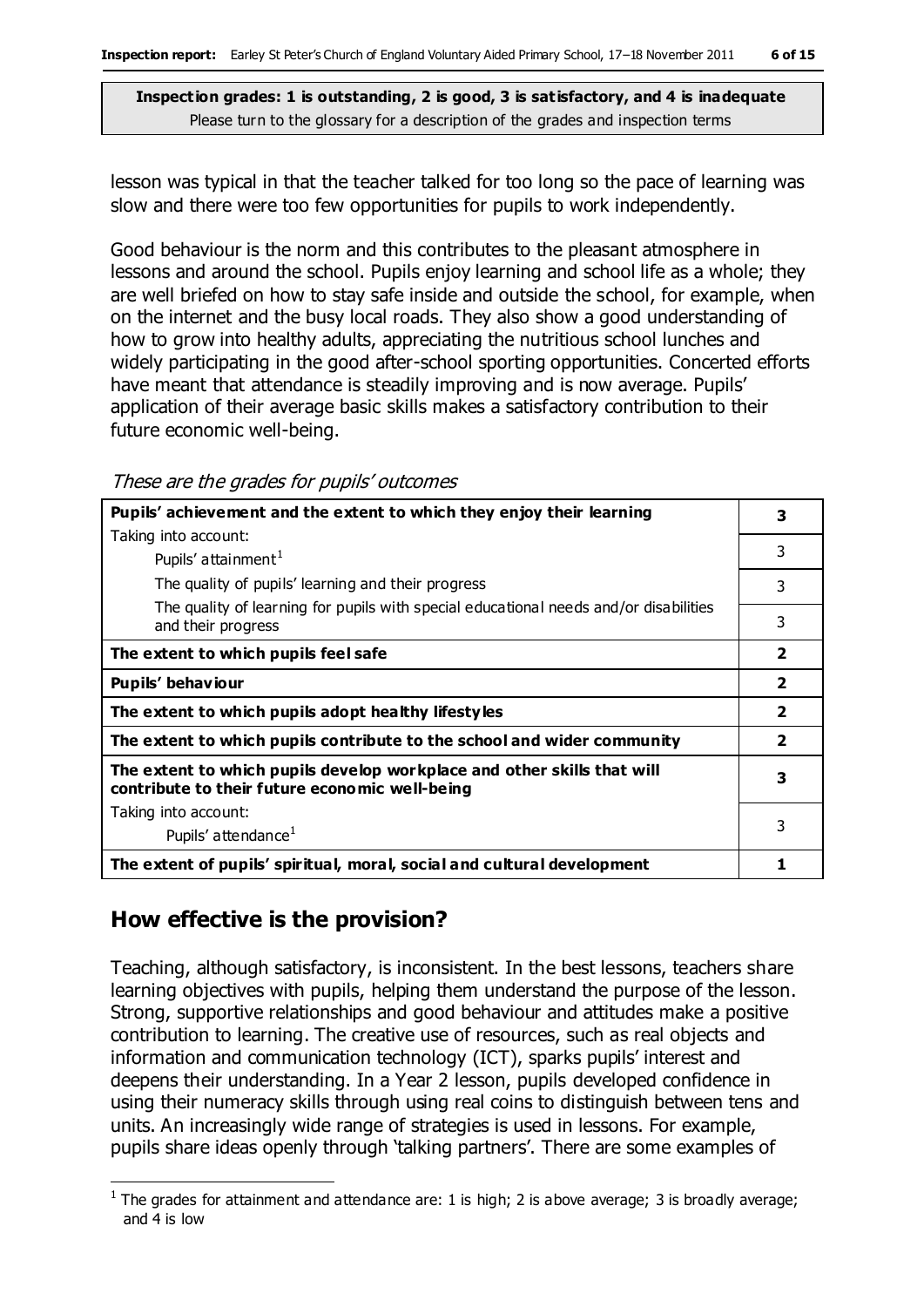good practice in written feedback to pupils and some teachers require pupils to respond to questions posed following assessments. Target setting provides clear guidance in English and mathematics, especially in Years 5 and 6. Where teaching is less effective, the pace of the learning is too slow, with loose deadlines and teachers talking for too long. In these lessons, pupils have too few opportunities to learn actively, independently or collaboratively, they lose concentration and progress diminishes. Most teachers plan work to meet pupils' different needs but this can be inconsistent. Some pupils in Key Stage 1 commented that some of their work did not challenge them. Planning too frequently focuses on teachers' actions rather than on what pupils should learn.

The new creative curriculum enables pupils to develop their key skills of literacy, numeracy and ICT through themes which interest them, such as 'India' and 'gadgets and gizmos'. There are good links between subjects, for example using ICT to research work on Roman gladiators. Learning is often related to real-life contexts, for example, designing a sandwich recipe for a competition. Planning to improve pupils' literacy and numeracy skills is starting to raise attainment. Curriculum enrichment is strong and greatly benefits pupils' personal development. Visiting speakers, themed weeks and visits bring the curriculum to life, and pupils enjoy these opportunities. The school's visiting artist makes a good contribution to pupils' artistic development by providing exciting workshops. A good range of after-school clubs helps pupils learn new skills such as Latin, gardening and street dance. These are well attended by all ages; the 70-strong choir is involved both in the school and wider community.

Parents, carers and pupils are satisfied with the school's care and support. There are effective transition arrangements and pupils who join the school at unusual times settle quickly; one commented that she 'immediately loved the school'. Increasingly perceptive use of assessment information enables pupils at risk of falling behind to be quickly identified and supported. The school communicates effectively with external agencies to help potentially more vulnerable pupils, enabling this group to make good progress, socially and emotionally. The school places a strong emphasis on attendance, follows up absences and has reduced absence considerably. The breakfast club is well organised, meets requirements and provides pupils with a secure and happy start to their day.

| The quality of teaching                                                                                    |  |
|------------------------------------------------------------------------------------------------------------|--|
| Taking into account:                                                                                       |  |
| The use of assessment to support learning                                                                  |  |
| The extent to which the curriculum meets pupils' needs, including, where<br>relevant, through partnerships |  |
| The effectiveness of care, guidance and support                                                            |  |

These are the grades for the quality of provision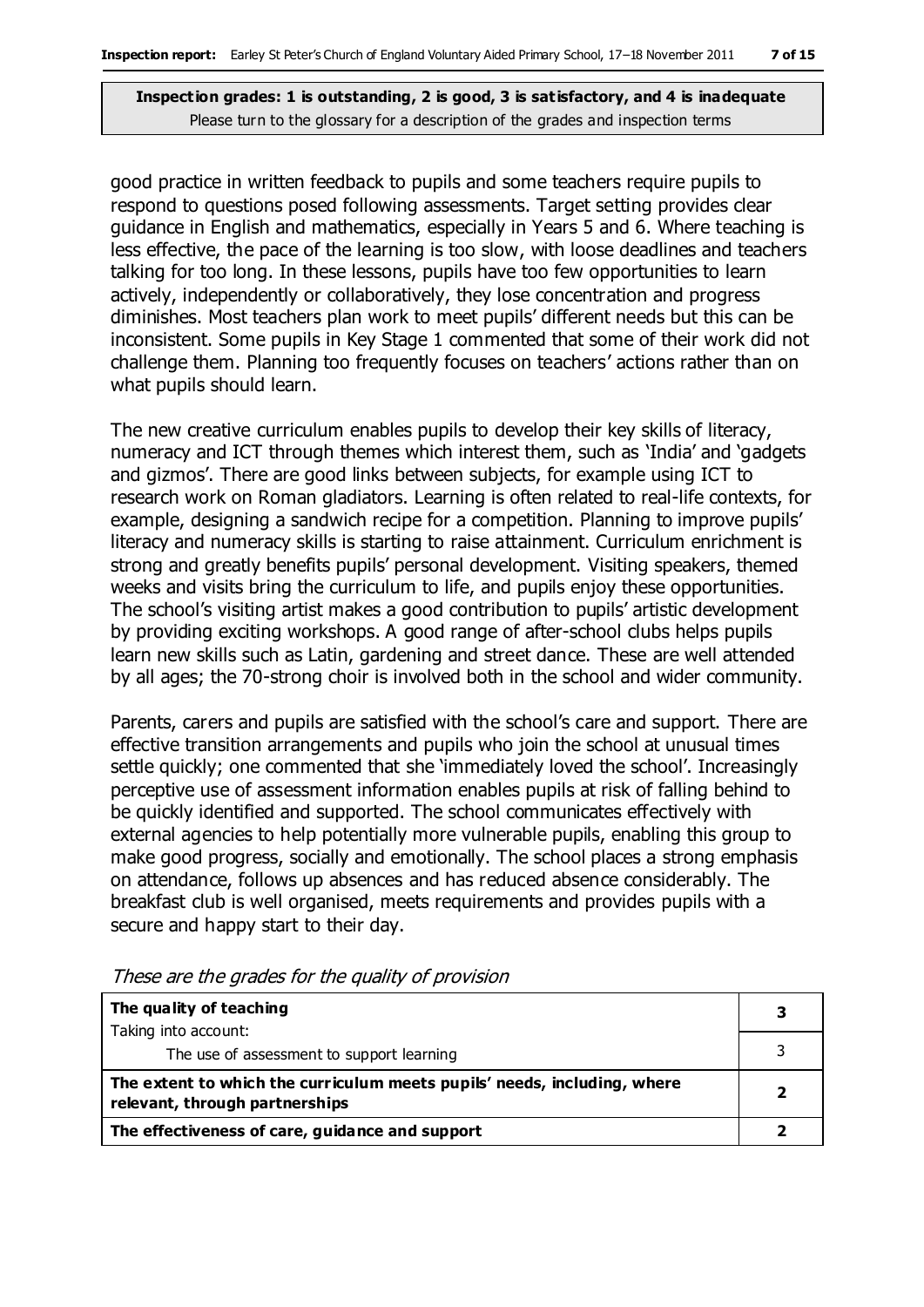#### **How effective are leadership and management?**

Accurate assessment and improved analysis of data provide the school with a clear picture of pupils' attainment and progress. This information has enabled challenging targets to be set lately and the school is beginning to hold staff to account for the progress of 'their' pupils. However, this process is at an early stage and it has not yet significantly raised achievement. Better inclusion has reduced gaps in attainment between groups of pupils and provides satisfactory equality of opportunity. The school's development plans identify the correct priorities and have led to improvements, but checks on the progress of actions taken are not always rigorous. For example, leaders and managers have not yet met their stated aim of ensuring all teaching is good or better. This is because the monitoring of teaching has been too intermittent and the school lacks a sharply focused teaching and learning policy to eliminate weaknesses and promote good practice.

The work of the governing body is centred on the school development plan and members are aware of the school's strengths and weaknesses. The governing body understands and uses assessment data well and members are a conspicuous presence at school events. However, they have no system for visiting the school or gleaning the views of pupils, staff and parents and carers. The governing body works diligently to ensure statutory and safeguarding requirements are met. Staff are very well trained in safeguarding and child protection procedures. Detailed risk assessments show a strong regard for pupils' safety and the effective site security engenders great confidence in pupils, parents and carers alike.

Partnerships support and broaden the school curriculum, for example, the local language college provides additional French teaching for Year 6 pupils. The local cluster of primary schools enables a sharing of music tuition. Active links with the local church enhance the religious education curriculum and improve the support given to families facing difficulties. Parents and carers feel welcome in the school and appreciate the approachability of staff. They receive good information about the progress of their children and school life in general. The parents' association engages many parents and carers in fund raising, encouraging them to offer their talents to the school in areas like helping pupils read.

The school has a sound understanding of its religious, ethnic and socio-economic context. The school's actions encourage pupils from an extremely wide range of backgrounds to get along with one another very well. The school has a cohesive atmosphere and its engagement with the local community is most effective. However, the informal manner in which the school promotes community cohesion means that it has only limited links with schools in contrasting environments at home and abroad.

These are the grades for leadership and management

**The effectiveness of leadership and management in embedding ambition and 3**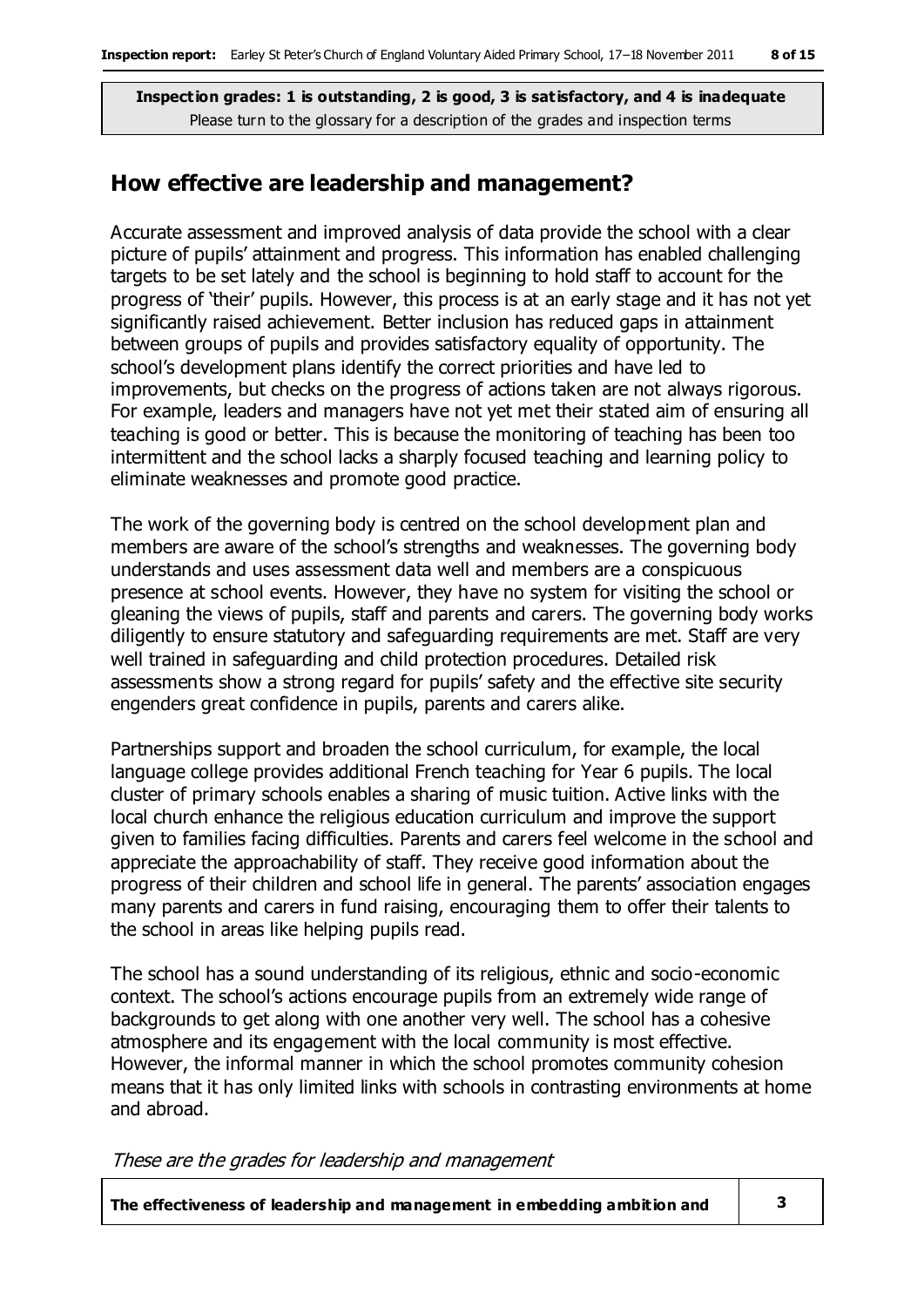| driving improvement                                                                                                                                                 |                         |
|---------------------------------------------------------------------------------------------------------------------------------------------------------------------|-------------------------|
| Taking into account:                                                                                                                                                | 3                       |
| The leadership and management of teaching and learning                                                                                                              |                         |
| The effectiveness of the governing body in challenging and supporting the<br>school so that weaknesses are tackled decisively and statutory responsibilities<br>met | 3                       |
| The effectiveness of the school's engagement with parents and carers                                                                                                | 2                       |
| The effectiveness of partnerships in promoting learning and well-being                                                                                              | $\overline{\mathbf{2}}$ |
| The effectiveness with which the school promotes equality of opportunity and<br>tackles discrimination                                                              | 3                       |
| The effectiveness of safeguarding procedures                                                                                                                        | $\overline{\mathbf{2}}$ |
| The effectiveness with which the school promotes community cohesion                                                                                                 | 3                       |
| The effectiveness with which the school deploys resources to achieve value for<br>money                                                                             | 3                       |

#### **Early Years Foundation Stage**

Children make satisfactory progress overall in the Early Years Foundation Stage, and good progress in their physical and personal, social and emotional development. Children develop good behaviour habits and relationships and slowly learn to engage with a range of activities. They are given suitable responsibilities but are not always active learners.

Teachers' plans ensure all aspects of the curriculum are followed, and they have recently been adapted to provide more opportunities for writing. Assessment procedures and information has not hitherto given a clear picture of children's progress, but recent changes now allow practitioners to target and adapt what they do to support better learning. As a result, there is some evidence that progress is improving this term. However, adults do not focus sufficiently on developing children's skills either when they lead sessions or, especially, through appropriate interventions in child-led activities. These activities sometimes lack stimulation and do too little to promote the development of children's skills.

The team of adults in the Early Years Foundation Stage have jointly engaged in selfevaluation activities and leaders have taken action to bring about improvements, such as placing a greater emphasis on writing. Assessment has improved and data are starting to be used as a tool for development, for example, in setting clear targets for improvement. Parents and carers are welcomed into the setting and are very satisfied with what is provided.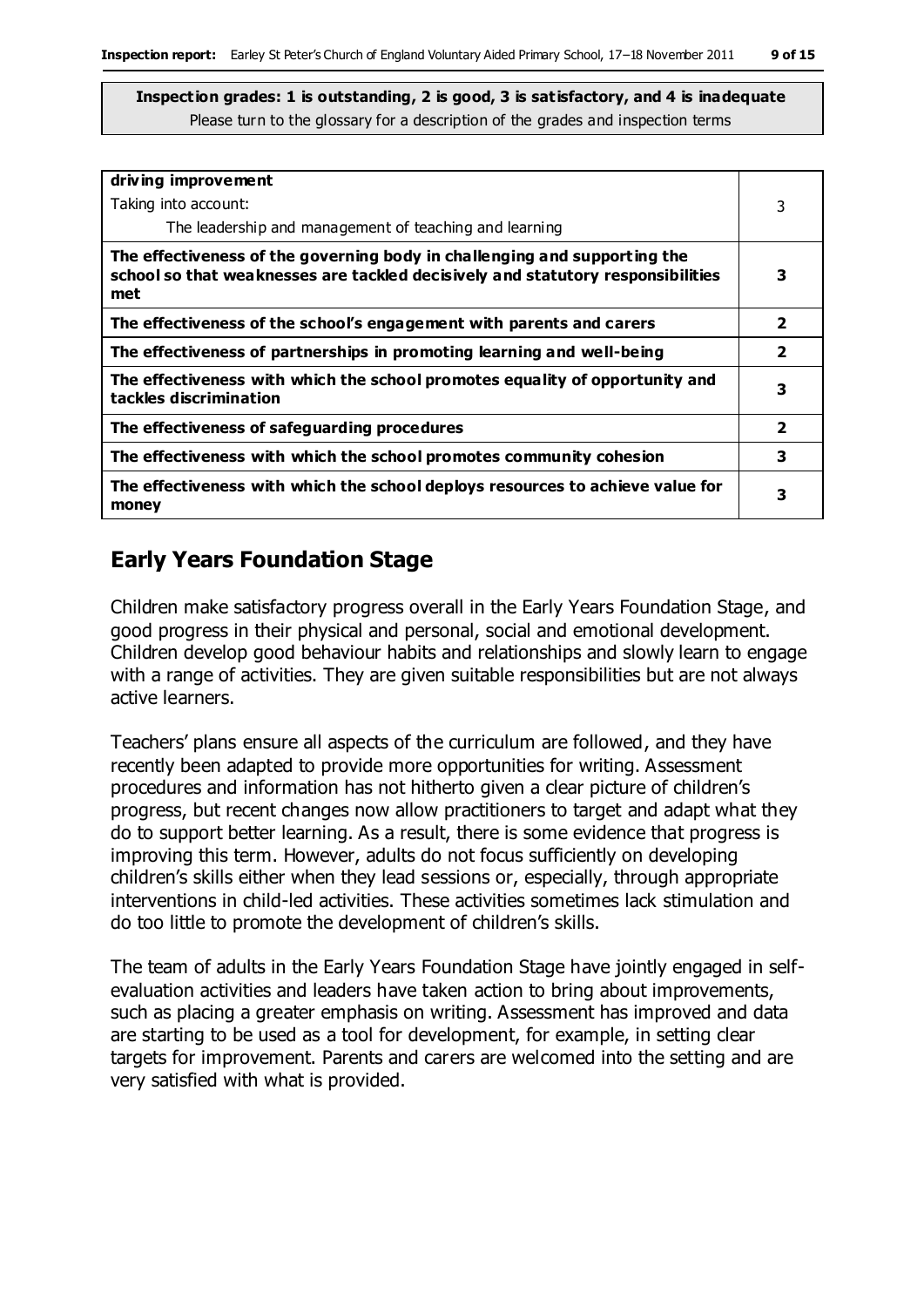These are the grades for the Early Years Foundation Stage

| Overall effectiveness of the Early Years Foundation Stage                    |  |
|------------------------------------------------------------------------------|--|
| Taking into account:                                                         |  |
| Outcomes for children in the Early Years Foundation Stage                    |  |
| The quality of provision in the Early Years Foundation Stage                 |  |
| The effectiveness of leadership and management of the Early Years Foundation |  |
| Stage                                                                        |  |

#### **Views of parents and carers**

Most parents and carers who responded to the inspection questionnaire regard the school favourably. A very large majority are happy with their child's experience of school and almost all report that the school keeps their child safe and that their child enjoys school. A few expressed concerns over the support the school gives for their child's learning, the way the school deals with behaviour, and their child's progress. Inspection evidence indicates the school provides good support and deals well with rare instances of unacceptable behaviour. It indicates that progress is satisfactory.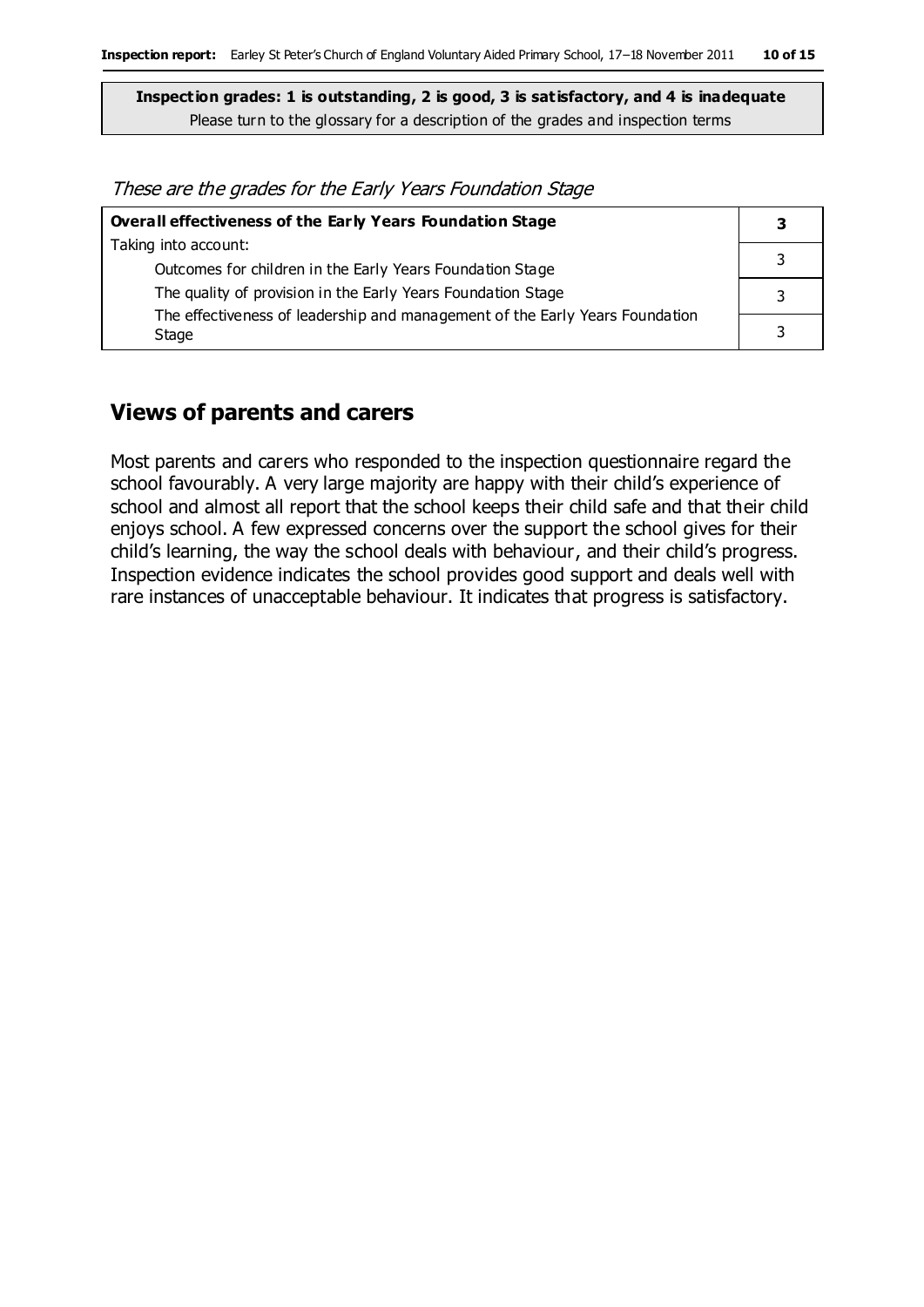#### **Responses from parents and carers to Ofsted's questionnaire**

Ofsted invited all the registered parents and carers of pupils registered at Earley St Peter's Church of England Voluntary Aided Primary School to complete a questionnaire about their views of the school. In the questionnaire, parents and carers were asked to record how strongly they agreed with 13 statements about the school.

The inspection team received 137 completed questionnaires by the end of the on-site inspection. In total, there are 529 pupils registered at the school.

| <b>Statements</b>                                                                                                                                                                                                                                       | <b>Strongly</b><br>agree |               | Agree        |               | <b>Disagree</b> |                | <b>Strongly</b><br>disagree |                |
|---------------------------------------------------------------------------------------------------------------------------------------------------------------------------------------------------------------------------------------------------------|--------------------------|---------------|--------------|---------------|-----------------|----------------|-----------------------------|----------------|
|                                                                                                                                                                                                                                                         | <b>Total</b>             | $\frac{1}{2}$ | <b>Total</b> | $\frac{9}{6}$ | <b>Total</b>    | $\frac{1}{2}$  | <b>Total</b>                | $\frac{1}{2}$  |
| My child enjoys school                                                                                                                                                                                                                                  | 87                       | 64            | 47           | 34            | $\overline{2}$  | $\mathbf{1}$   | $\mathbf 0$                 | $\mathbf 0$    |
| The school keeps my child<br>safe                                                                                                                                                                                                                       | 70                       | 51            | 65           | 47            | $\mathbf{1}$    | 1              | $\mathbf 0$                 | $\mathbf 0$    |
| The school informs me about<br>my child's progress                                                                                                                                                                                                      | 44                       | 32            | 78           | 57            | 9               | $\overline{7}$ | $\mathbf{1}$                | $\mathbf{1}$   |
| My child is making enough<br>progress at this school                                                                                                                                                                                                    | 38                       | 28            | 79           | 58            | 15              | 11             | $\mathbf 0$                 | $\mathbf 0$    |
| The teaching is good at this<br>school                                                                                                                                                                                                                  | 50                       | 36            | 74           | 54            | 6               | 4              | $\Omega$                    | $\mathbf 0$    |
| The school helps me to<br>support my child's learning                                                                                                                                                                                                   | 47                       | 34            | 70           | 51            | 16              | 12             | $\mathbf 0$                 | $\mathbf 0$    |
| The school helps my child to<br>have a healthy lifestyle                                                                                                                                                                                                | 57                       | 42            | 73           | 53            | 5               | 4              | $\mathbf 0$                 | $\pmb{0}$      |
| The school makes sure that<br>my child is well prepared for<br>the future (for example<br>changing year group,<br>changing school, and for<br>children who are finishing<br>school, entering further or<br>higher education, or entering<br>employment) | 40                       | 29            | 80           | 58            | 6               | $\overline{4}$ | $\mathbf 0$                 | $\mathbf 0$    |
| The school meets my child's<br>particular needs                                                                                                                                                                                                         | 42                       | 31            | 75           | 55            | 13              | 9              | 1                           | $\mathbf{1}$   |
| The school deals effectively<br>with unacceptable behaviour                                                                                                                                                                                             | 40                       | 29            | 72           | 53            | 15              | 11             | $\mathbf{1}$                | $\mathbf{1}$   |
| The school takes account of<br>my suggestions and<br>concerns                                                                                                                                                                                           | 31                       | 23            | 80           | 58            | 14              | 10             | 3                           | $\overline{2}$ |
| The school is led and<br>managed effectively                                                                                                                                                                                                            | 38                       | 28            | 86           | 63            | 9               | $\overline{7}$ | $\mathbf 0$                 | $\mathbf 0$    |
| Overall, I am happy with my<br>child's experience at this<br>school                                                                                                                                                                                     | 63                       | 46            | 57           | 42            | 10              | 7              | $\mathbf 0$                 | $\pmb{0}$      |

The table above summarises the responses that parents and carers made to each statement. The percentages indicate the proportion of parents and carers giving that response out of the total number of completed questionnaires. Where one or more parents and carers chose not to answer a particular question, the percentages will not add up to 100%.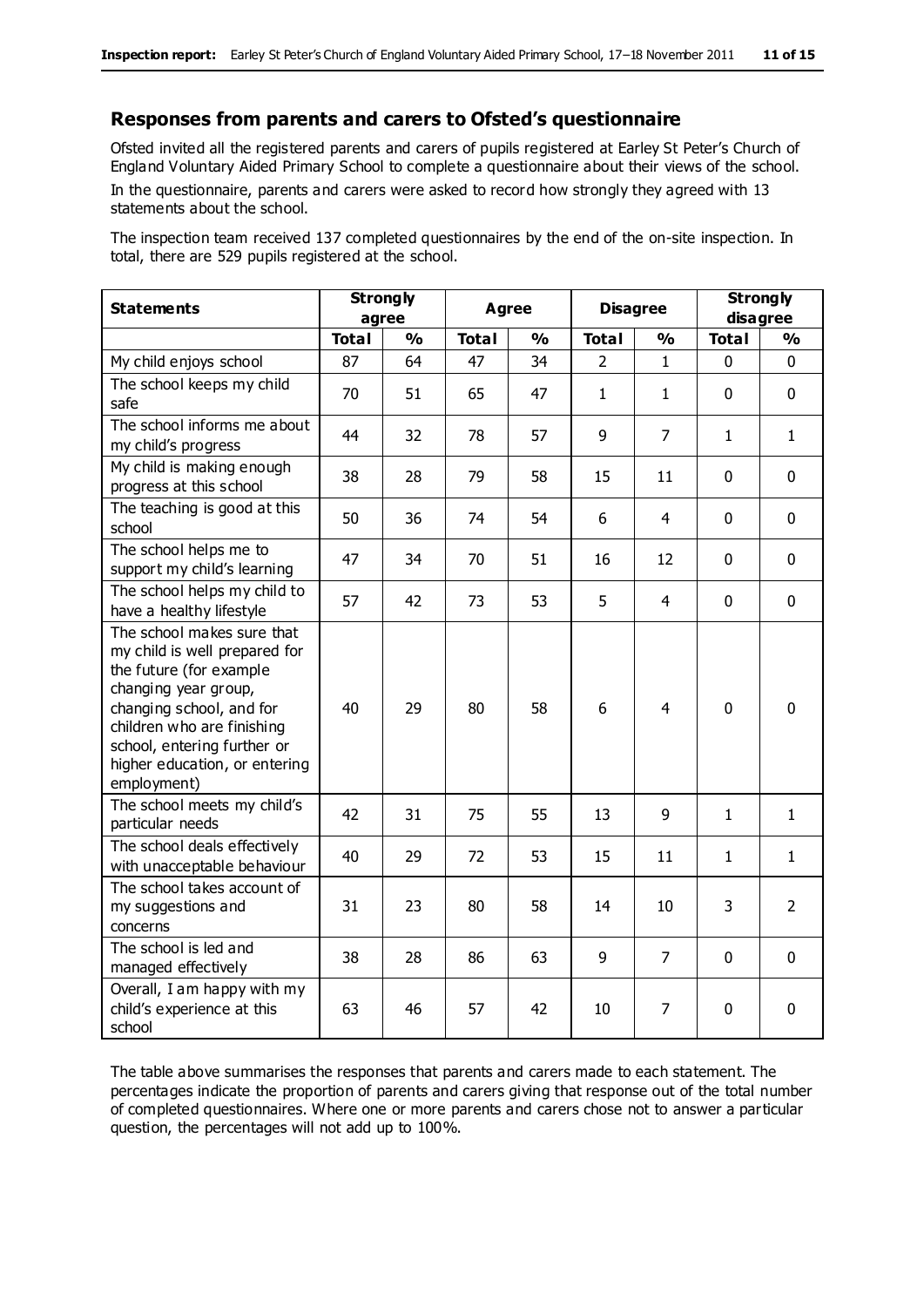# **Glossary**

#### **What inspection judgements mean**

| <b>Grade</b> | <b>Judgement</b> | <b>Description</b>                                                                                                   |
|--------------|------------------|----------------------------------------------------------------------------------------------------------------------|
| Grade 1      | Outstanding      | These features are highly effective. An outstanding<br>school provides exceptionally well for all its pupils' needs. |
|              |                  |                                                                                                                      |
| Grade 2      | Good             | These are very positive features of a school. A school                                                               |
|              |                  | that is good is serving its pupils well.                                                                             |
| Grade 3      | Satisfactory     | These features are of reasonable quality. A satisfactory                                                             |
|              |                  | school is providing adequately for its pupils.                                                                       |
| Grade 4      | Inadequate       | These features are not of an acceptable standard. An                                                                 |
|              |                  | inadequate school needs to make significant                                                                          |
|              |                  | improvement in order to meet the needs of its pupils.                                                                |
|              |                  | Ofsted inspectors will make further visits until it                                                                  |
|              |                  | improves.                                                                                                            |

#### **Overall effectiveness of schools**

|                       |                    |      | Overall effectiveness judgement (percentage of schools) |                   |  |
|-----------------------|--------------------|------|---------------------------------------------------------|-------------------|--|
| <b>Type of school</b> | <b>Outstanding</b> | Good | <b>Satisfactory</b>                                     | <b>Inadequate</b> |  |
| Nursery schools       | 43                 | 47   | 10                                                      |                   |  |
| Primary schools       | ჩ                  | 46   | 42                                                      |                   |  |
| Secondary             | 14                 | 36   | 41                                                      |                   |  |
| schools               |                    |      |                                                         |                   |  |
| Sixth forms           | 15                 | 42   | 41                                                      |                   |  |
| Special schools       | 30                 | 48   | 19                                                      |                   |  |
| Pupil referral        | 14                 | 50   | 31                                                      |                   |  |
| units                 |                    |      |                                                         |                   |  |
| All schools           | 10                 | 44   | 39                                                      |                   |  |

New school inspection arrangements were introduced on 1 September 2009. This means that inspectors now make some additional judgements that were not made previously.

The data in the table above are for the period 1 September 2010 to 08 April 2011 and are consistent with the latest published official statistics about maintained school inspection outcomes (see www.ofsted.gov.uk).

The sample of schools inspected during 2010/11 was not representative of all schools nationally, as weaker schools are inspected more frequently than good or outstanding schools.

Percentages are rounded and do not always add exactly to 100.

Sixth form figures reflect the judgements made for the overall effectiveness of the sixth form in secondary schools, special schools and pupil referral units.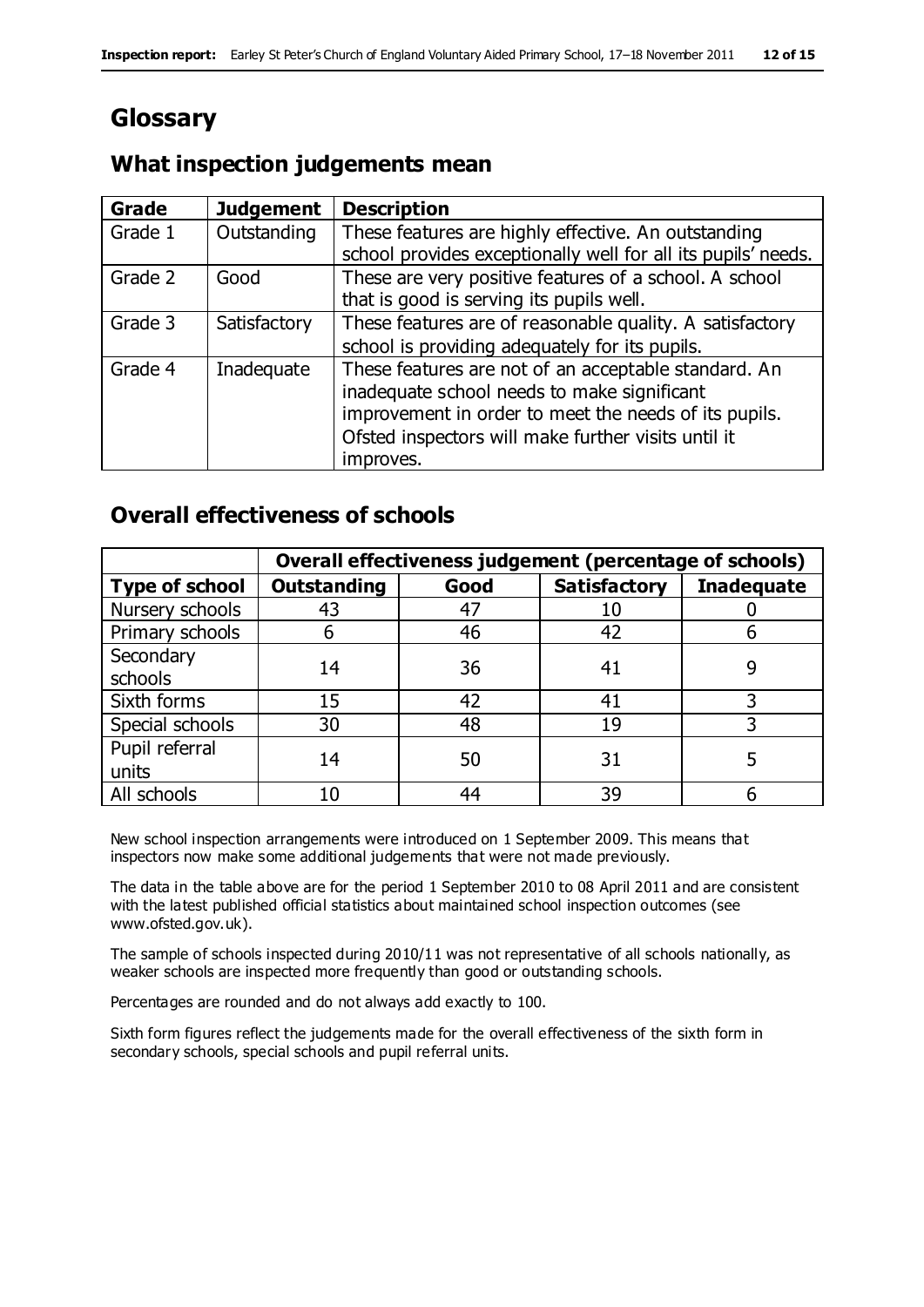## **Common terminology used by inspectors**

| Achievement:               | the progress and success of a pupil in their<br>learning, development or training.                                                                                                                                                                                                                                           |  |  |
|----------------------------|------------------------------------------------------------------------------------------------------------------------------------------------------------------------------------------------------------------------------------------------------------------------------------------------------------------------------|--|--|
| Attainment:                | the standard of the pupils' work shown by test and<br>examination results and in lessons.                                                                                                                                                                                                                                    |  |  |
| Capacity to improve:       | the proven ability of the school to continue<br>improving. Inspectors base this judgement on what<br>the school has accomplished so far and on the<br>quality of its systems to maintain improvement.                                                                                                                        |  |  |
| Leadership and management: | the contribution of all the staff with responsibilities,<br>not just the headteacher, to identifying priorities,<br>directing and motivating staff and running the<br>school.                                                                                                                                                |  |  |
| Learning:                  | how well pupils acquire knowledge, develop their<br>understanding, learn and practise skills and are<br>developing their competence as learners.                                                                                                                                                                             |  |  |
| Overall effectiveness:     | inspectors form a judgement on a school's overall<br>effectiveness based on the findings from their<br>inspection of the school. The following judgements,<br>in particular, influence what the overall<br>effectiveness judgement will be.                                                                                  |  |  |
|                            | The school's capacity for sustained<br>improvement.<br>Outcomes for individuals and groups of<br>H<br>pupils.<br>The quality of teaching.<br>×<br>The extent to which the curriculum meets<br>pupils' needs, including, where relevant,<br>through partnerships.<br>The effectiveness of care, guidance and<br>H<br>support. |  |  |
| Progress:                  | the rate at which pupils are learning in lessons and<br>over longer periods of time. It is often measured<br>by comparing the pupils' attainment at the end of a<br>key stage with their attainment when they started.                                                                                                       |  |  |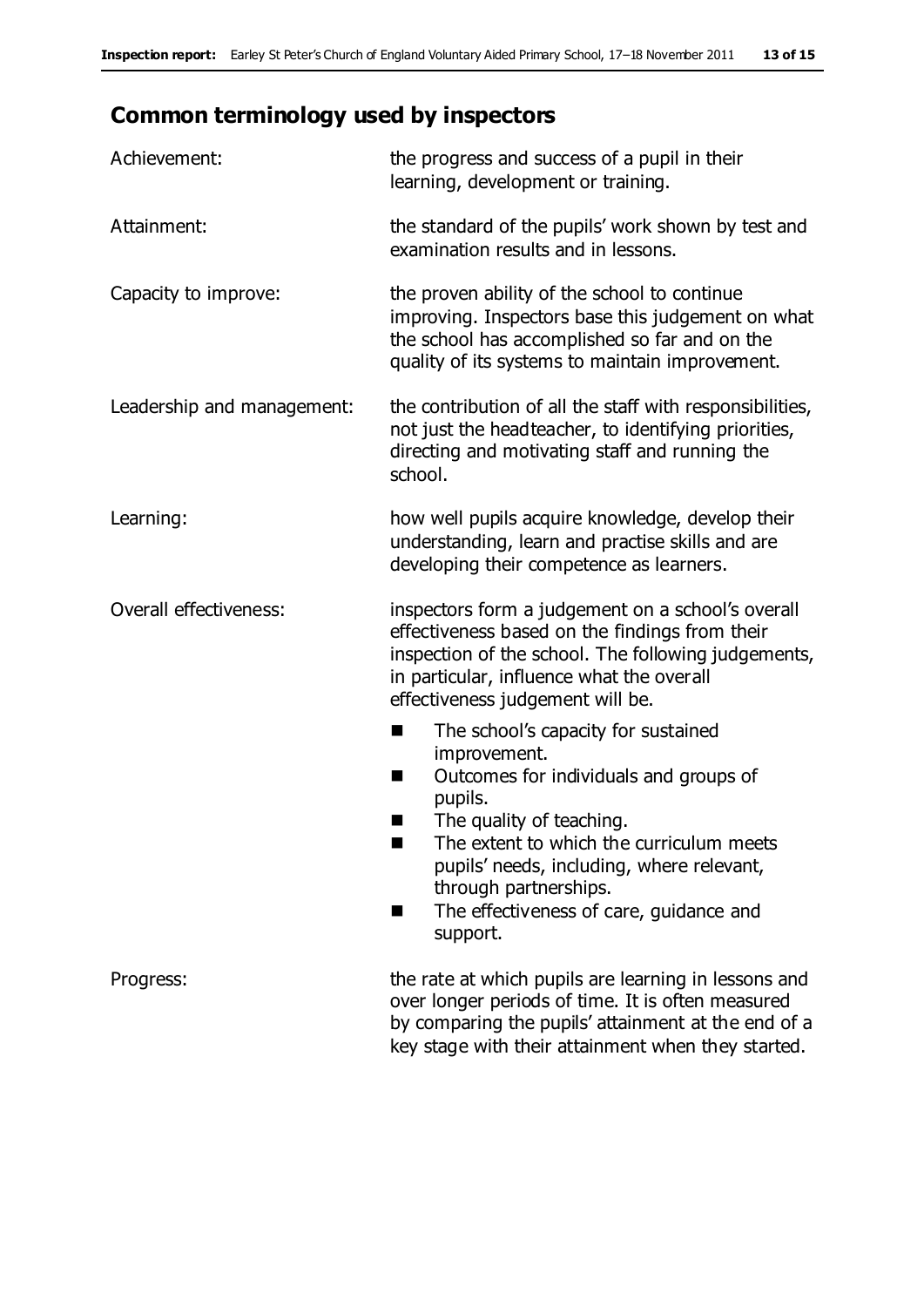#### **This letter is provided for the school, parents and carers to share with their children. It describes Ofsted's main findings from the inspection of their school.**



19 November 2011

Dear Pupils

#### **Inspection of Earley St Peter's Church of England Voluntary Aided Primary School, Reading RH6 1EY**

Thank you for the nice welcome you gave to the inspectors when we recently visited your school. It was lovely to meet such polite, well-behaved pupils.

Earley St Peter's is a satisfactory school. This means it has a number of strengths as well as some areas to improve. You are well cared for and your personal development, in areas like understanding how to stay safe and healthy, is good. Your spiritual, moral, social and cultural development is excellent.

You make satisfactory progress because teaching is satisfactory. The range of things you study – known as the curriculum – is good. Leadership and management are satisfactory. To make the school better I have asked leaders to:

- $\blacksquare$  improve teaching and learning, by making lessons more about learning, ensuring they have a good pace and give you more opportunities to be independent, and by making sure school leaders check up on the quality of lessons more often
- **The Stephen Stephen Stephen Stephen Stephen III** bring about faster progress in the Nursery and Reception classes by planning and assessing work more carefully and helping children to develop their skills, especially through active learning.

You can continue to help by maintaining your high standards of behaviour. Once again, many thanks for all your assistance. It was a pleasure meeting you.

Yours sincerely

John Carnaghan Lead inspector